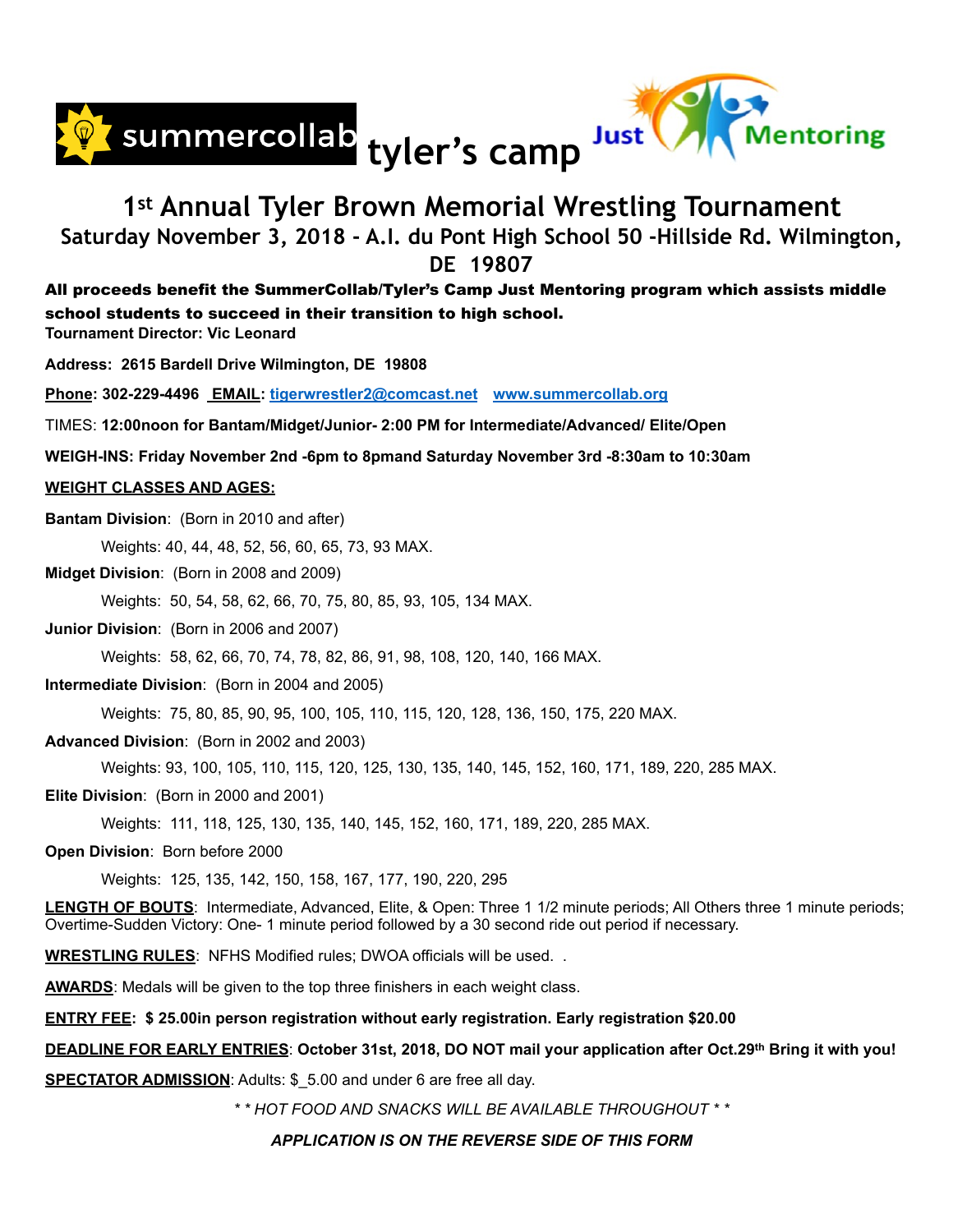## **Ist ANNUAL TYLER BROWN MEMORIAL WRESTLING TOURNAMENT APPLICATION**

| * You MAY change weights at weigh- |
|------------------------------------|
|                                    |
| State: Zip:________                |
| <b>Birthdate:</b>                  |
|                                    |

### **Name of School District or College:**

 **I hereby give this child permission to wrestle in the 1st Annual SummerCollab/Just Mentoring Tyler Brown Memorial Wrestling Tournament and release all sponsoring bodies, their officers, tournament officials, committees and referees from all liability. Furthermore, I agree that both myself and my child's coach will be held responsible for our own and the wrestler's conduct while attending this event. I am also aware that verbal or physical child abuse or neglect will or may be reported to proper authorities if witnessed by tournament officials and could lead to disqualification of the wrestler and possible lawful investigation beyond our borders.** 

 **Parent's Signature:** 

 **Contestant's Signature: \_\_\_\_\_\_\_\_\_\_\_\_\_\_\_\_\_\_\_\_\_\_\_\_\_\_\_\_\_\_\_\_\_\_\_\_\_\_\_\_** 

**\_\_\_\_\_\_\_\_\_\_\_\_\_\_\_\_\_\_\_\_\_\_\_\_\_\_\_\_\_\_\_\_\_\_\_\_\_\_\_\_\_\_\_**

 **Return entry form with \$20.00 to: Donna Silvestri1168 Naamans Creek Rd. Garnet Valley, PA 19060** 

 **Entry fee without early entry will be \$25.00 - Registration questions call: (610)496-7524, fungusamongus1@aol.com**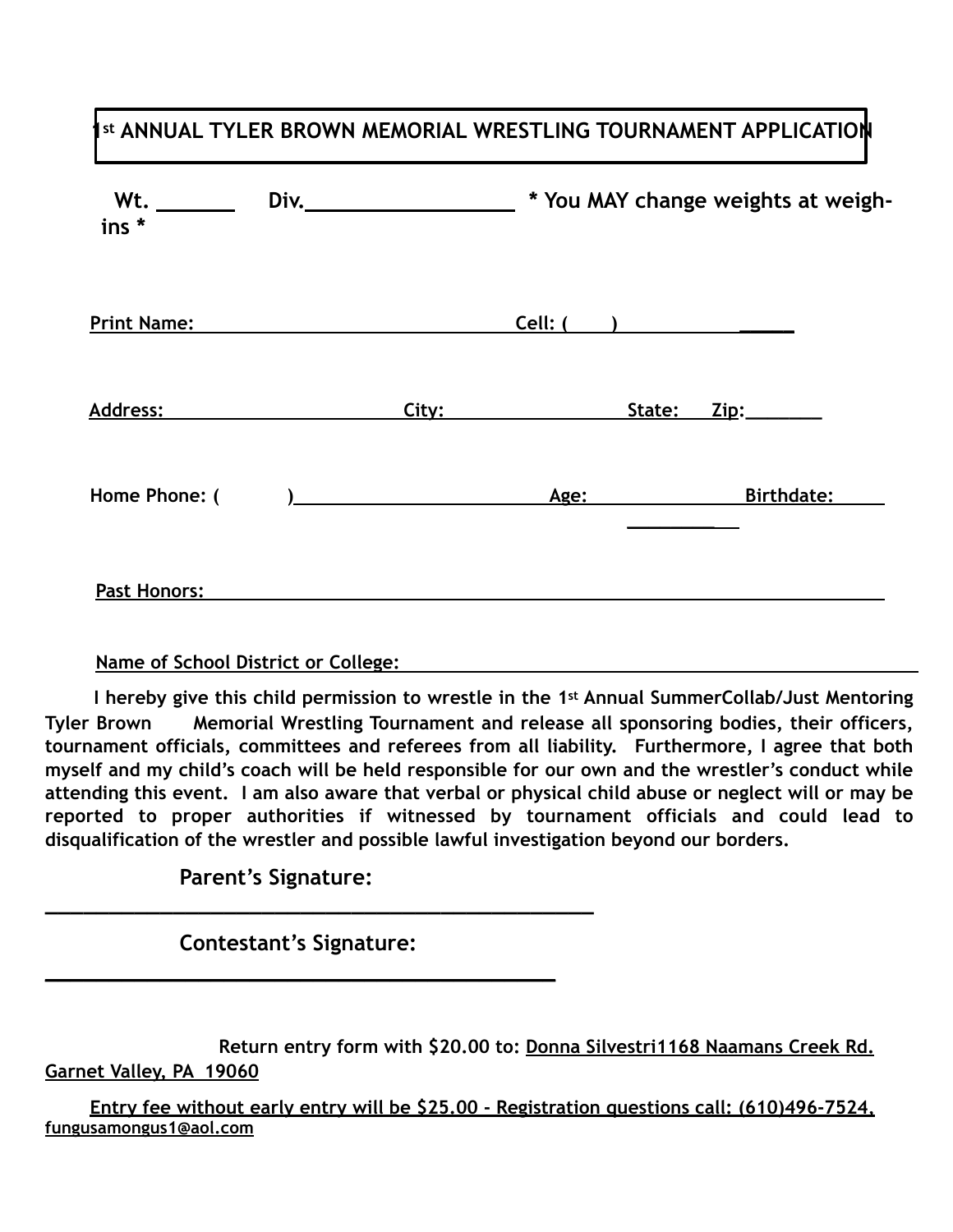**Make checks payable to: SummerCollab/Just Mentoring** 

**DEADLINE FOR EARLY ENTRIES IS October 31, 2018** 

Thank You for Helping Us Help Our Youth!